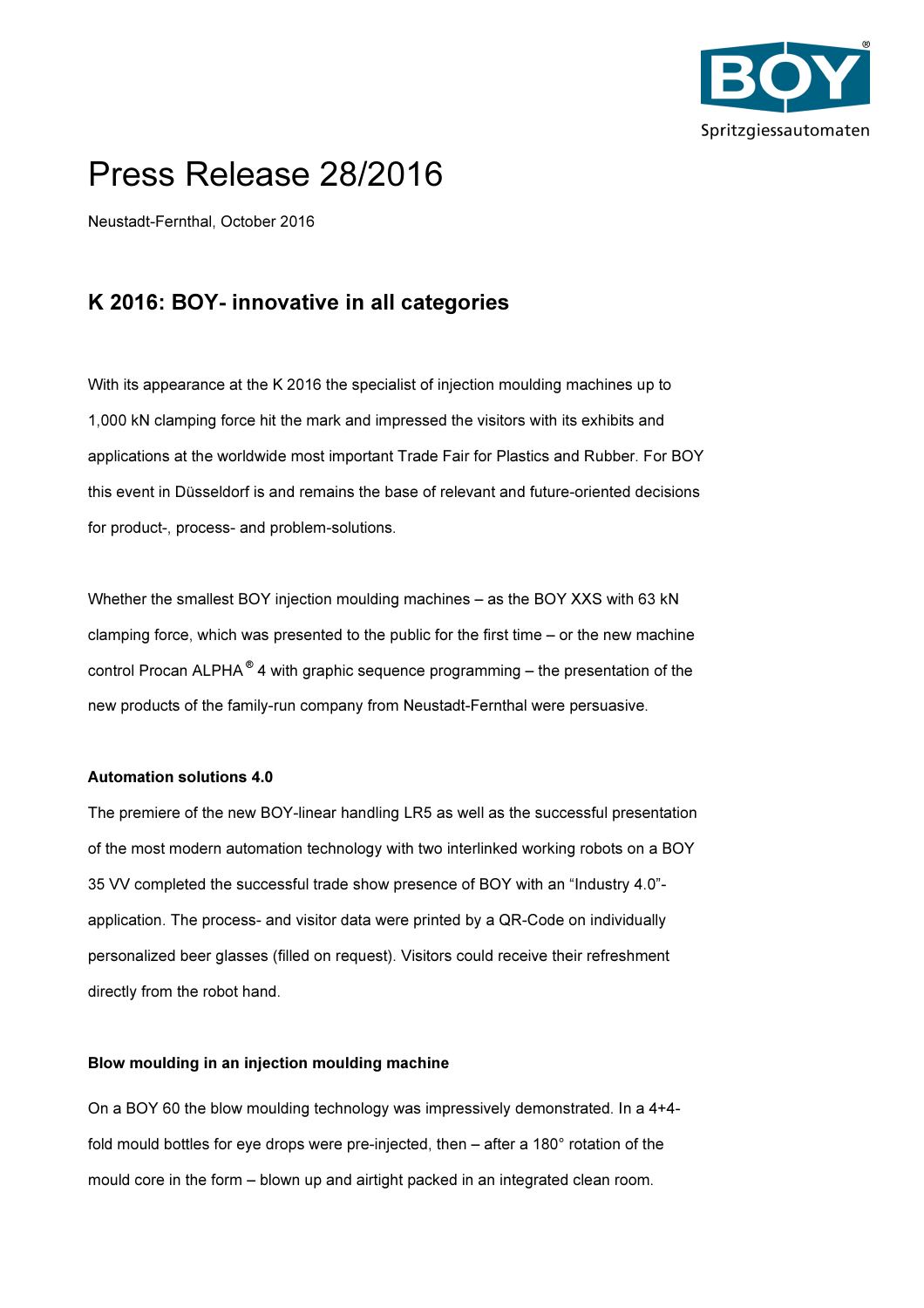

#### Multi-Drive – the logical extension of Servo-Drive

Already with the launch of the servo-electrical pump drive BOY has set new energetic standards in the drive technology of injection moulding machines. With the new function Multi-Drive two energy- efficient servo-drives take over the drive function (either parallel or together). With the Multi-Drive technology applications with high injection volumes or speeds or high-speed applications with short cycle- and cooling times can be performed more efficiently.

The operating times of both pumps can be individually configured in the injection moulding cycle. This means that simultaneous movements as for example opening of the mould and parallel ejector movements, core pulls etc. or processes of the different axes can be combined without any problems. In contrast to the electromechanically driven injection moulding machines – which require a separate servo-motor for each axis and thus have a high connected load – the BOY Multi-Drive operates with two drive motors only, which offers energetic advantages.

#### World premiere of the BOY XXS Table Top

For the first time BOY presented another new development – the new Table Top machine BOY XXS. The advancement of the BOY XS with a clamping force of 63 kN has been specially designed for the production- and laboratory area. All microforms of well-known manufacturers of standard mould units can be easily installed into the two-plates clamping system. The BOY XXS is equipped with a worm plasticizing in the diameter range of  $8 - 18$  mm (max. injection volume of 10.2 cm<sup>3</sup>). Short dwell times of the material within the plasticizing unit and a more gently material processing acc. to the FiFoprinciple (First in – First out) offer advantages when processing temperature-sensitive materials. All proven features of the BOY injection moulding machines such as an industrial permanent use, the intuitive machine control Procan ALPHA  $^\circ$  and the compact